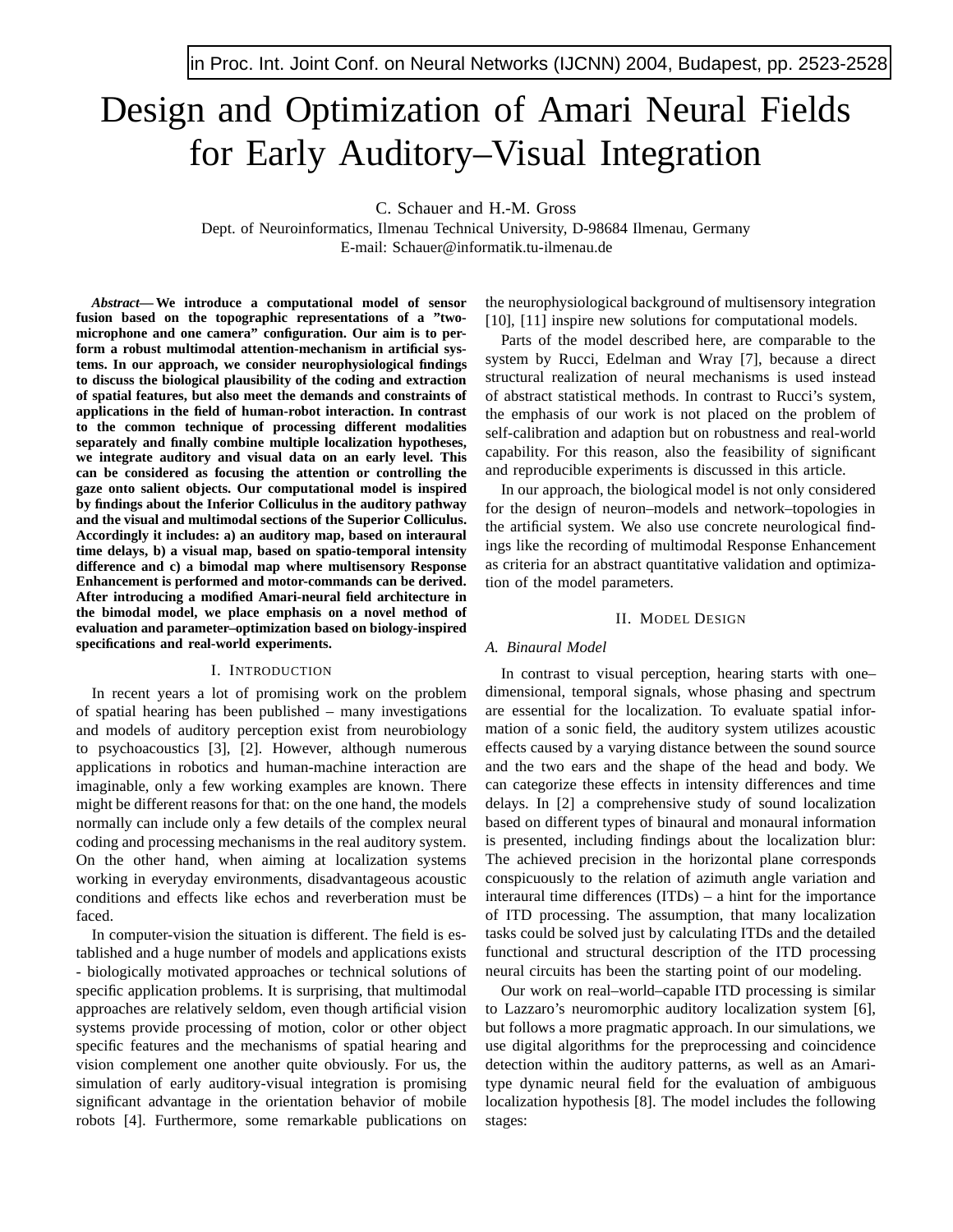- 1) Microphone signals are filtered by a cochlear model (all– pole–gammatone filter).
- 2) For each frequency channel, the signals from left and right are cross–correlated (Jeffress coincidence detection model for the Medial Superior Olive (MSO) [5]) - the time–code of binaural delay is transformed into a place code, representing interaural phase differences.
- 3) The resulting pattern is projected onto a non–tonotopic representation of ITDs and, thus, of azimuthal locations of sound sources. As the result of a first winner-take-all (WTA) process, only one direction will be dominant at a time. (Model of the external Inferior Colliculus, ICx)
- 4) With the help of a special microphone configuration (see fig. 1, left), a simple estimation of interaural spectral differences determines the in front or behind orientation. This way, a 360°-map of horizontal directions is formed.

Performance tests included all sorts of common sounds (clicks, hand claps, voices, pink noise) and were performed outdoors (without echoes) and in an empty, acoustically disadvantageous (echoic) lecture hall. In quiet situations (background noise  $\langle$  -30dB), 100% of the test signals were localized correctly within the accuracy of the discrete system. In additional tests in a shopping center (less echoic, signal-noise ratio 3-5dB) command–words and hand–claps of a person were detected with a probability of 81% and a precision of  $+/- 10^{\circ}$  (90% within  $+/- 20^{\circ}$ ). To demonstrate the ability of detecting even moving natural stimuli, the processing of a 12 word long sentence is shown (figure 1), where the tracked speaker position is traveling once around the microphones (performed in the lecture hall without background noise).



Fig. 1. **Left:** Microphone configuration and 360-degree localization of a speaker moving as described in the text. **Right:** Visualization of the MSO output (bottom) and the resulting activity in the WTA (ICx-model, top).

### *B. Concept for a Subcortical Auditory-Visual Integration*

Usually, spatial perception and attention have multimodal character, whereas hearing and vision seem to be complementary strategies. Other than the auditory system, vision is based on a receptor, that is already providing topologically organized information and the question becomes in which way objects of interest manifest themselves in the continuous visual representation? In the context of human-robot interaction, we have named feature candidates like pure intensity, motion, color or contour. In contrast to the low-level auditory-space processing in the midbrain, we must now distinguish between *cortical object recognition* and *low-level multi-sensor fusion*. Firstly, we clarify the term "low-level": Since visual features do not have interrelations with the frequencies of acoustic events, the first stage for a visual-auditory integration can be found, following the projections from the non-tonotopical spatial maps in the extern IC. Investigations on the mainly visually, but also auditory (via ICx) innervated, Superior Colliculus (SC), provide evidence for a merging of the sensor modalities and the forming of multisensory spatial maps [10]. Visually sensitive neurons found here, are not or less specialized for color or orientation of contours but respond to broadband intensity and certain velocities of moving stimuli (changes in intensity). We use these findings as a basis for our multimodal model, although we also consider to integrate higherlevel features as an option in concrete applications.

According to [11], at least the following properties of the representation and integration of multiple sensory inputs in the SC had to be considered in the model architecture:

*a) Superficial SC (SCs) is responsive only to visual and especially to moving stimuli:* Counterpart of a retinotopically ordered map in SCs is a one-dimensional map of horizontally arranged intensity differences, provided by a wide-angle vision system. Presumed, that auto-motion is omitted during sensory recording, the intensity differences are coding scene motion.

*b) (i) Deep layers of the SC (SCd) respond to visual, somatosensory, auditory and multi-modal stimuli. (ii) visual receptive fields (RF) are significantly larger than in SCs:* In the model, we propose convergent visual projections from SCs to SCd, where also the auditory input from ICx is received. According to the field of vision, the RFs of the visual projections might cover just a part of the resulting multisensory map.

*c) Most SCd multisensory neurons display Response Enhancement when receiving spatially and temporally coincident stimuli but show response depression if simultaneous stimuli are spatially separated:* This actual property of multisensory integration can be realized by a WTA-type network with both auditory and visual afferents and global inhibition. Competing features inhibit each other, aligned stimuli excite one another.

*d) Maximal enhancement occurs with minimally effective stimuli:* Especially for a strong activation, the WTA response is limited by global inhibition and by the sigmoidal output of the neurons. With a suitable set of network parameters, weak bimodal inputs should show a greater enhancement than the combination of stronger stimuli, which lead to a more *saturated* WTA–process.

*e) In SCd overlapping multisensory and motor-maps initiate overt behavior:* We are going to use the multisensory map to code turn reflexes of a robotic head toward the acoustic or visual stimulus; small moves if the stimuli originate almost from the center, and stronger ones if "something" is to be seen on or heard from the side.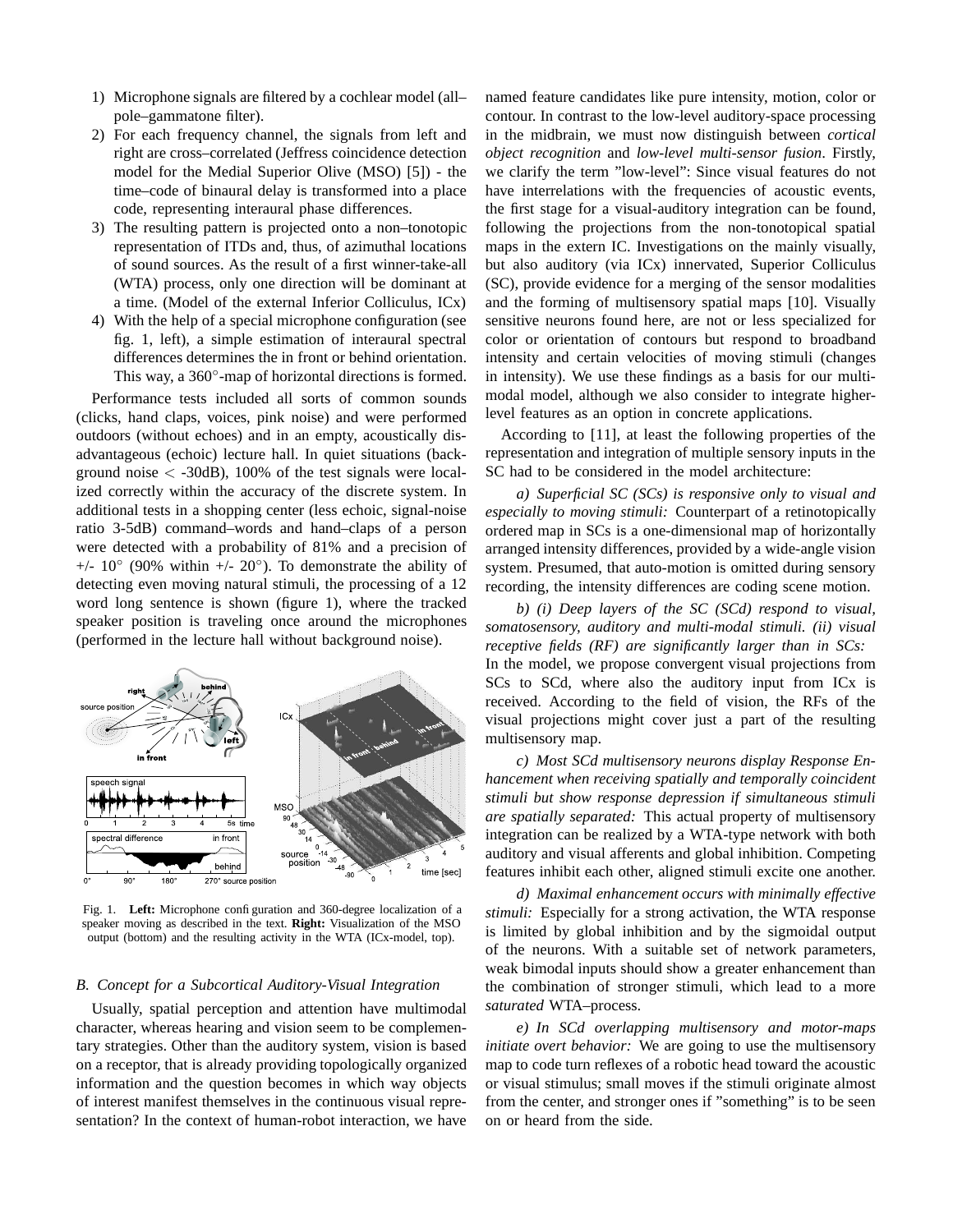*f) Different modality-specific RFs have to be aligned to allow Response Enhancement, even if eyes and/or ears can be moved separately:* If so, there has to be also an exclusively visual map in SCd, controlling eye movement. This is consistent with the known models of saccade generation [9]. To achieve map alignment every eye-specific motor-command must cause an adjustment in the auditory map. In the model, this is realized by a controlled change of the weights of the ICx–SCd projection (fig. 2).

Like Rucci, Edelman and Wray in [7], we use similar network–types to model the auditory Inferior Colliculus and to realize the multimodal map. A nonlinear notation can be given as a dynamic field of Amari-type [1], modified by a bimodal input:

$$
\tau \frac{d}{dt} z(r, t) = -z(r, t) + c_A x_A(r, t) + c_V x_V(r, t)
$$

$$
-c_i \int y(z(r, t)) dr
$$

$$
+c_n \int w(r - r')y(z(r', t)) dr'
$$

The state  $z(r, t)$  of a neuron at position r is depending on three components: the weighted bimodal inputs  $x_A$  and  $x_V$ , global inhibition according to the integrated network output and lateral feedback from neighboring positions  $r'$ . All neurons have sigmoidal output, calculated by the Fermifunction:  $y(z(r,t)) = (1 + exp(-\sigma \cdot z(r,t)))^{-1}$ .



Fig. 2. A simplified and universal model of the Superior Colliculus, which satisfies the properties, mentioned in the text. Further simplifications can be made, if no separate camera turns are possible (no separate SCd visual map and static ICx-SCd-projections) or if an omnidirectional camera is used (modified SCs-SCd projection).

For every experiment, the multimodal part of the model is simulated three times: with only visual, auditory and multimodal input. Based on these results, the amount of Response Enhancement (RE) can be measured in a similar way to neurophysiological recordings as:

$$
RE = (CM - SM_{max}) \cdot 100 / SM_{max}
$$

where CM is the combined-modality response  $(y_{A+V})$  and  $SM_{max}$  is the response to the most effective single-modality stimulus  $(max(y_A, y_V))$  [10]. The response itself is the temporal integration of the activity at one position in the spatial map.



Fig. 3. The representation of exemplary bimodal (hand clap) and simultaneous unimodal stimuli (waving hands) is shown for the auditory, visual and multimodal maps (MSO denotes the binaural cross-correlator). The spatial resolution is given by the audio-recording setup (39 steps between 90 degrees left and right). To evaluate the amount of Response Enhancement, the SCd-map is computed three times: with only visual (V), only auditory (A) and bimodal input (A+V).

Below it is normalized over the duration of the experiment (usually 1-2sec.). The relation of single modality effectiveness and multimodal enhancement can be illustrated if we plot the sum of the unimodal responses  $y_A + y_V$  against the amount of the Response Enhancement in the corresponding multimodal case. If we further vary the stimulus–intensity, a characteristic curve is formed for every experiment (fig.4). Based on the results of some random samples (represented by the curves in fig.4) there is evidence, that the Amari–field can perform the desired features robust and in a wide dynamic range.



Fig. 4. Ineffective single-modality stimuli should produce the strongest Response Enhancement. Four experiments with correlated auditory and visual events were repeated with varying stimulus intensity. The single-modality responses  $y_A + y_V$  are plotted against the amount of Response Enhancement in the corresponding multimodal case. The Amari–field dynamics and the sigmoidal output of the units causing characteristic intervals: After a subthreshold range with additive combination of very weak responses, the sharp rise in the output–function and the feedback in the network produce large enhancement values. If the stimuli become even stronger, saturation due to the limited output and the global inhibition is observed – first for multimodal stimulation only, and finally even for single-modality activation. The marked interval, where the RE-value seems to be generally decreasing, defines a range on the horizontal axis between 1–100% of the theoretical, saturated output of a neuron.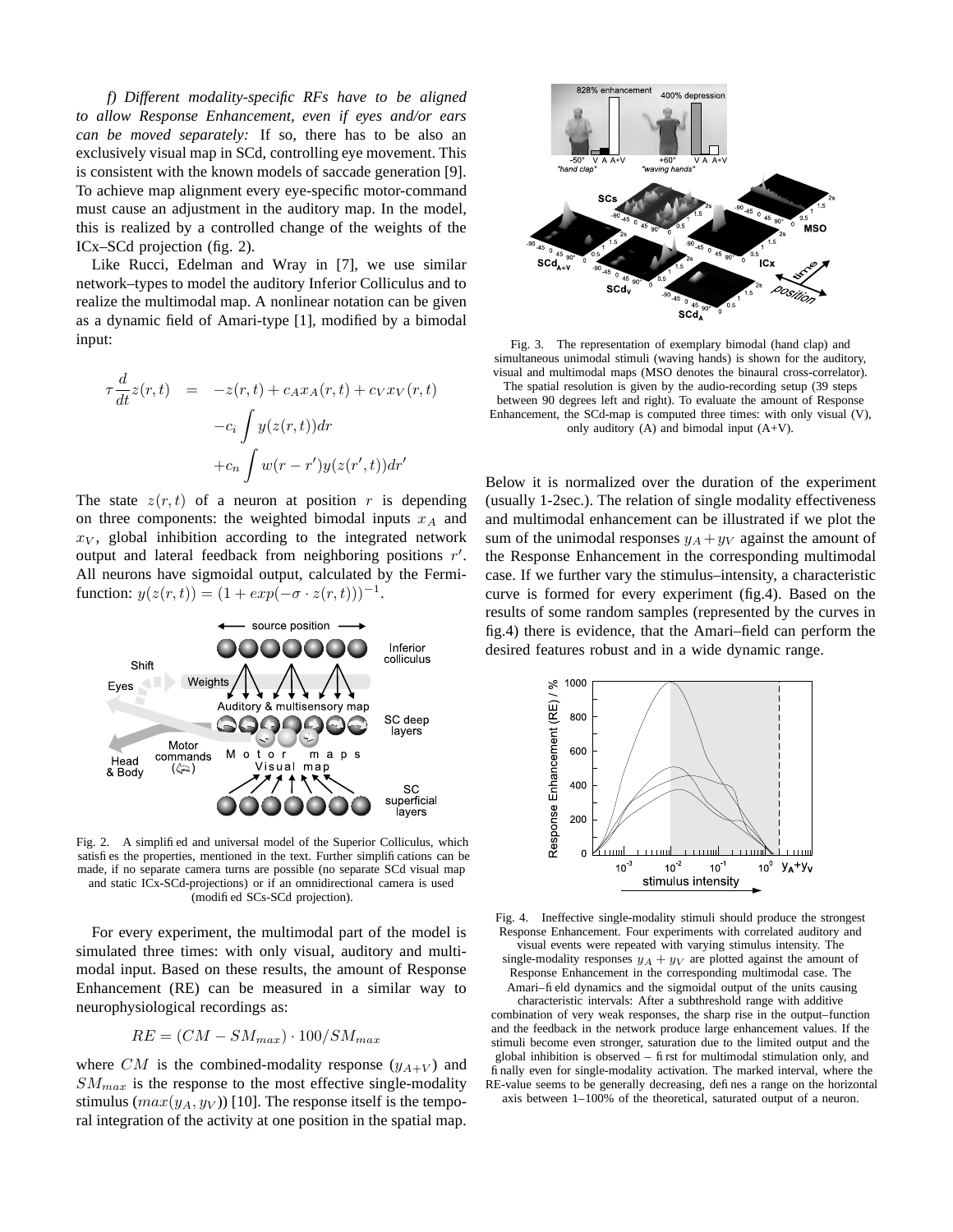## III. DATABASE CONCEPT FOR FLEXIBLE AUDIO-VISUAL **SUPERPOSITION**

Since we are not processing highly specific features but modeling early stage mechanisms, the effects and properties of our simulations have to be basic and universally valid. The question, how to prove the general validity of the model in diverse and real situations, is a critical point, not only in this study. A common technique is to use recordings or realtime experiments in a restricted environment (lights and noise-bursts in a dark, anechoic chamber) for a detailed analysis. However, the relevance of those analysis to real situations must be doubt for several reasons: In reality, the stimuli are not point-like and, simply depending on the situation and the distance to the observer, occur in very different shapes, characteristics and dynamics. Another practice, which is widely used in the fields of Neuroinformatics and Artificial Intelligence, is to generate simulations of the environment. Virtual experiments can be repeated and varied easily, but have the drawback of providing less complexity than real sensory inputs.

To overcome this dilemma, we combine recordings of real situations and off-line simulations in a novel approach. Separate recordings of sounds and visual scenes are stored in a database and can be assembled to randomly arranged but reasonable situations. The type of stimuli and scenes characterizes typical situations in man-machine-interaction, while the database can be extended for another purpose or to reproduce other simple multimodal setups (e.g. such as in [7]). Up to now, the visual stimuli include local motion (gestures, single hand-claps, waving hands) and translations (people walking by, getting closer or away). Since motion coded by intensity differences is the only visual cue in the model, the experiments become widely independent from object color, illumination or background texture. For the acoustic database, we recorded different words and claps and reproduced them from a number of angles in a lecture hall ( $\approx 300m^2$ , 1sec reverberating time). Yet the current database, including five people, 14 visual and 11 acoustic events, offers a combinational variety, that is suitable for reproducible statistical interpretations. To share ideas and experiences, the data are public available from http://cortex.informatik.tu-ilmenau.de/˜schauer, where also a more detailed description of the experimental setup is provided.

### IV. EVALUATION OF MODEL BEHAVIOR

The novel database concept enables a new method of testing and evaluating our model, already with respect to real– world applications. Beside single experiments, it is possible to inquire benchmarks and statistical analysis. In the context of our simulations, we define a benchmark as a number of repetitions of a multimodal experiment, where certain temporal and/or spatial parameters of the scene vary. If the database covers the complexity of the potential environment, we assume that a model which performs well in the benchmark will do the same in the real application.

Now the missing link in the concept is to answer the question, what is good performance in a certain situation? For the conventional problem of object recognition an appropriate method is to distinguish between wrong and right localizations and calculate rates of successful recognitions. Here such an approach fails, because we neither are able to define objects nor decide what the right localization is in the one or the other situation. On a very early processing stage (which is modeled here), the idea of objects as well as the interpretation of stimuli–directions in the context of concrete situations are irrelevant. Since higher cognitive mechanisms seem not to be involved in the forming of primary multimodal maps in the midbrain, it simply makes no sense to use these criteria for the evaluation. Ones again, the neurobiological and physiological findings provide a solution for the problem: The response properties in the multimodal SC are the result of an evolutionary optimization – a process that was and is based on the same spatial and temporal stimuli–dynamics we have to face in our perspective application (e.g. speech and gestures). If we can quantify the multimodal properties and use them for the optimization of the SC-model, we can expect a robust model–behavior in real and natural situations.

In the following, we translate the qualitative descriptions and quantitative findings about the multimodal SC-maps into a number of optimization criteria. We start our consideration with the diagram in fig. 4. While the result of one experiment marks a point, given by  $y_A + y_V$  and the corresponding REvalue, a benchmark of some hundred experiments forms a scatter plot. The noise or variation within this plot is caused by the different stimulus intensities and the more or less distinct spatial and temporal disparities in the scenes. Words are spoken with different loudness, gestures were performed rapidly or slowly, the image contrast changes with lighting, the positions of moving hands differ more or less from the headposition (which gives the auditory localization) and the time flow of gestures and sounds is a very stochastical process. In the evaluation step, we demand not less than the basic multimodal features to be reflected in the  $(y_A + y_V)$ -to- $RE$ scatter plot of a benchmark. To test this hypothesis and to define boundary condition for the behavior of the model we use 5 criteria:

- **The maximum criterion:** what is the strongest enhancement, observed in all experiments of the benchmark
- **The mean criterion:** the mean of the all RE-values specifies the overall amount of the multimodal enhancement.
- **The orientation criterion:** To characterize the relation between single–modality effectiveness and multimodal enhancement, orientation and shape of the scatter–plot are crucial. A comparatively easy way to quantify these features is the Principal Component Analysis (PCA) of the scatter–plot. The Eigenvectors of the covariance matrix of the plot indicate the alignment of the data. The orientation criterion is calculated as the deviation of the strongest component from the diagonal of the normalized and centered scatter–plot (fig.5).
- **The shape criterion:** The relation of the Eigenvalues of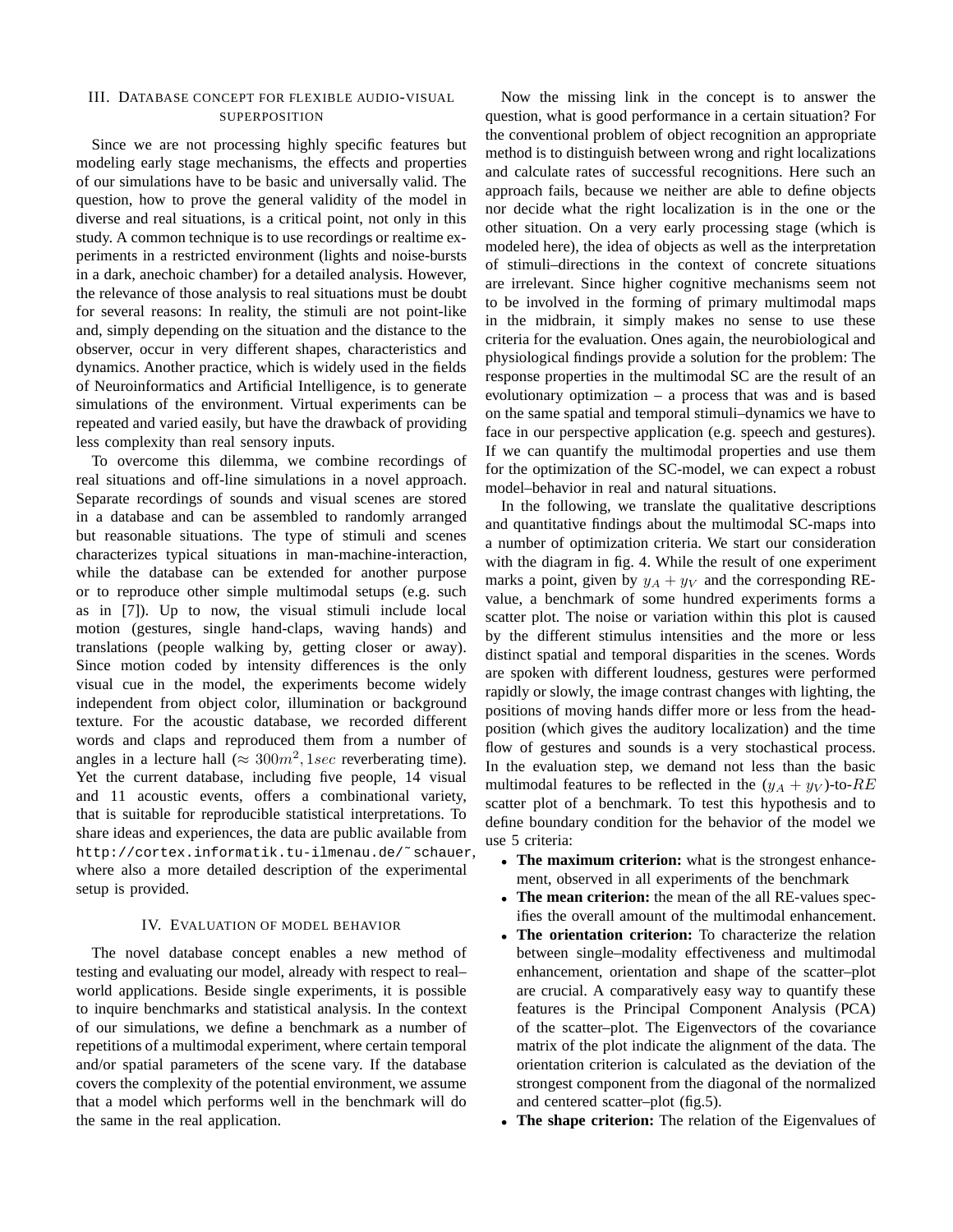the covariance matrix is measuring how strong or reliable the single–/multimodal relation is. A shape-factor of 1 characterizes a *round* scatter–plot, which is not significant, larger values correspond to a dominant component in the distribution, i.e. a clear orientation of the plot.

• **The single modality criterion:** to assure that the Amari– field is performing a reasonable winner–take–all behavior, we ask for mean  $y_A + y_V$ -values larger than a certain minimum.



Fig. 5. The orientation and shape criteria. Normalized and centered data of a benchmark are used. The length of the arrows corresponds to the Eigenvalues of the covariance matrix of the scatter–plot, their directions are given by the Eigenvectors.

#### V. AMARI–FIELD OPTIMIZATION

The benchmarks over real audio-visual stimuli and the evaluation criteria described above can be utilized as a universal framework for the optimization of multimodal maps. Since we use a recurrent Amari-field to model the multimodal integration, the demand for reasonable or optimal topologies and parameters is of particular interest. The principle suitability of the network could be shown for random samples in fig.4, but WTA-type structures are known to be hard to analyze and adjust. We have to face variations in a high dimensional parameter space and no direct connection exist between a contrast function (or criterion) and the parameters to find an optimal operating point analytically.

Beside the evaluation criteria further constraints help to reduce the degree of freedom in the parameter space. The width of the recurrent connections of the Amari-field is controlling the way, how different input shapes are processed. The more neighboring units lay within the excitatory feedback, the broader the visual stimuli or the audio-visual disparity for a single multimodal event can be. Also the time-constant of the dynamic Amari–neurons can be fixed before the parameter search. Depending on the time-window in which multisensory interaction should occur, the time-constant was set to 250 msec in all experiments.

Other parameters like the slope of the neurons output– function or the weight on input, feedback and global inhibition are harder to adjust. In a first step, we alternated the parameters for a small number of experiments, until we found broad intervals, where the model shows acceptable WTA-behavior and the characteristic curves of fig.4 overlay as much as possible. After that, we permuted the remaining parameters (e.g. the weights for input, feedback and inhibition) in discrete gradations and run the same benchmark for each parameter set. This way a  $(y_A + y_V)$ -to- $RE$  scatter–plot and the corresponding criteria are calculated on every discrete point in the remaining 3- or 4-dimensional parameter space. For a better visualization, we omit the inhibitory weight in the diagram and just plot the results for varying input- and feedback-weights and selected criteria in fig. 6. To find an optimal parameter set, we choose the mean Response Enhancement as the final optimization criterion and used the others to define a suitable subspace where a number of constraints were fulfilled: a) the highest observed enhancement values should be larger than 500% but smaller than 1500%, b) the orientation of the scatter–plot should be close to the diagonal (less than 30 degrees deviation, compare fig.5), c) the orientation should also be significant, i.e. the scatter–plot has to be narrow (factor between 1st and 2nd Eigenvalue  $> 5$ ), in addition the mean single modality activation should be at least at 10% (single modality criterion, not plotted). On all points in the remaining subspace (fig. 6d), we determined the highest mean RE-value and thus got the final optimal parameter set.

The described method is universally applicable to other network types. Provided that the criteria change slowly and continuously in the parameter space, it can run automatically and is cascadable. On a common one-processor PC, a MATLABimplementation is finding an optimum for 4 parameter (each with 10 variation) and 100 audio-visual experiments per step in about three days.



Fig. 6. Visualization of the evaluation criteria and the constraints which define a valid parameter–subspace in terms of a plausible audio-visual integration. Other Amari-field parameters were: sigmoidal output with  $\sigma = 8$ and inhibitory weight=0.2. The feedback vector was a normalized Gaussian with  $r=10$ .

Using the optimal parameter set, we observed not only a good winner-take-all behavior of the Amari-field but also multimodal features which correspond almost perfect to the results of known neurophysiological studies:

• **Response Enhancement** is performed for correlated